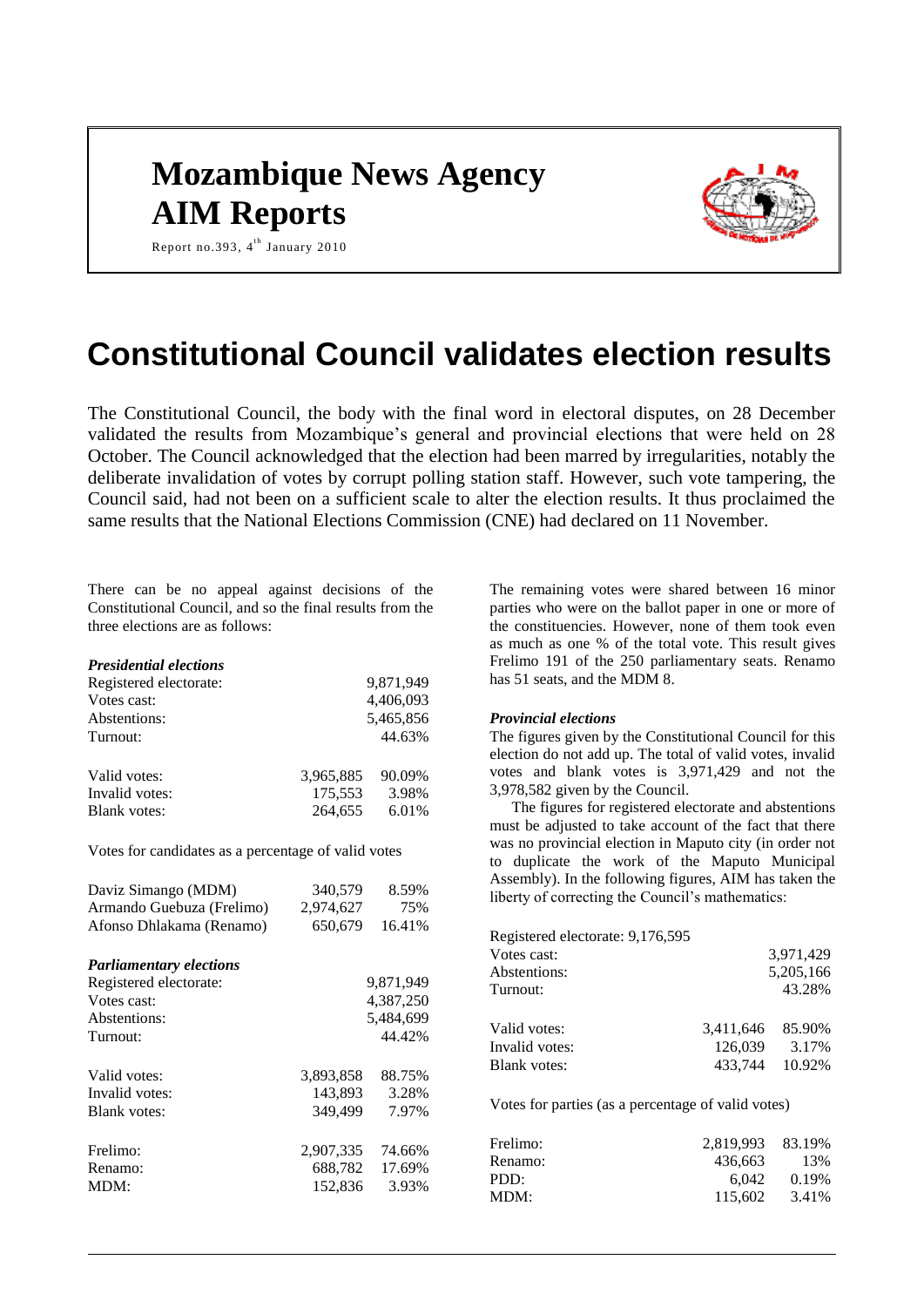The ten provincial assemblies have 812 seats: 704 were won by Frelimo, 83 by Renamo, 24 by the MDM and one by PDD.

The provincial elections were organised on the basis of 141 district constituencies. In 67 of these Frelimo was unopposed, largely because Renamo candidates failed to present the necessary documents, notably the certificate proving that they had lived in the province for at least six months.

This explains why the Frelimo victory was so much larger for the provincial assemblies than in the presidential and parliamentary elections. The extraordinarily large number of blank ballots is probably a protest vote by opposition supporters in districts where Renamo or the MDM was not on the ballot paper.

#### *Over a thousand result sheets not processed*

The Constitutional Council announced that over 1,000 of the results sheets ("editais") from the general and provincial elections could not be processed.

In its ruling proclaiming the election results, the Council said that these were editais that contained "insuperable errors", including some that were deliberately fraudulent.

Of the 12,699 presidential editais, 332 (2.6%) could not be processed. For the parliamentary election, 354 editais (2.8%) were omitted. Because there was no provincial election in Maputo city, only 11,908 polling stations produced a provincial assembly results sheet. Of these, 377 (3.2%) were rejected.

The council also noted that "a large number of votes marked validly by the voters were later deliberately tampered with, leading them to be declared invalid". The most common form of vote tampering was for the polling station returning officer, or other member of staff to add an inky fingerprint to the ballot paper, making it look as if the voter had tried to vote for more than one candidate.

The Council noted that people who tampered with votes were committed a criminal offence, but there have so far been no reports of anyone arrested in connection with vote tampering.

#### *Constitutional Council criticises CNE*

The Constitutional Council sharply criticised the CNE for the way it had handled the procedures leading up to the 28 October general and provincial elections.

In its ruling the Council pointed out that the calendar for the elections drawn up by the CNE "does not indicate with precision and clarity the deadlines for electoral acts, particularly those for the phase of delivering candidates' nomination papers".

In particular, the CNE announced exactly the same period (1 June to 29 July) for both the registration of parties for the parliamentary elections and for the delivery of candidates' nomination papers.

This procedure was in violation of the law, which regards the registration of parties, and the delivery of nomination papers as quite separate.

The law envisages the possibility of appealing to the Constitutional Council against the CNE's decisions on such matters as the legality of political parties' names and symbols. Yet the CNE effectively made this impossible, since the calendar said that the CNE would decide on the legality of names and symbols only after the end of the period for delivery of nomination papers.

This was not an academic issue. There were strong suspicions that one new party, the PLD (Party of Freedom and Development), chose a turkey as its symbol to confuse the electorate, since the main extraparliamentary force, the Mozambique Democratic Movement (MDM) also has a domestic bird, a cockerel, as its symbol.

The most flagrant case was that of the PPD (Popular Democratic Party), a completely obscure group, which chose its name in order to gain votes from the much better known PDD (Party of Peace, Democracy and Development), led by the former number two in Renamo, Raul Domingos.

The CNE's calendar, described by the Council as "incoherent", made it almost impossible to address such issues.

The CNE also had a legal obligation to publish lists of candidates on three separate occasions – first, immediately after the end of the period for presenting nomination papers (29 July); second, after all the nomination papers had been checked for irregularities (5 September); and finally, after any appeals by parties against the lists had been decided by the Constitutional Council (19 September).

In fact, the CNE only posted one set of lists of candidates on its notice board, on the night of 5/6 September. Even this was incomplete, since it only included the lists that were accepted, and not those that the CNE rejected, although the law states clearly that the rejected lists must also be posted.

The Council pointed out that failure to publish the list of candidates immediately after receiving their nomination papers meant that the parties could not check the lists for any omissions. The parties were thus being denied information they needed for any possible appeal against the CNE to the Council.

The Council also criticized the CNE for demanding residence certificates proving that candidates for the provincial assemblies have lived in the province for at least six months. That demand is not in the law, which only requires that candidates show their identity card and their voter card.

For the voter card number indicates the province where the candidate registered to vote, and where he or she presumably lives. The identity card also shows the candidate's address. A third document is therefore unnecessary.

Opposition parties have repeatedly claimed that local authorities are unwilling to issue residence certificates for their candidates. The failure of opposition candidates to obtain these certificates is the main reason why the ruling Frelimo Party was unopposed in 67 of the 141 district constituencies used for the provincial elections.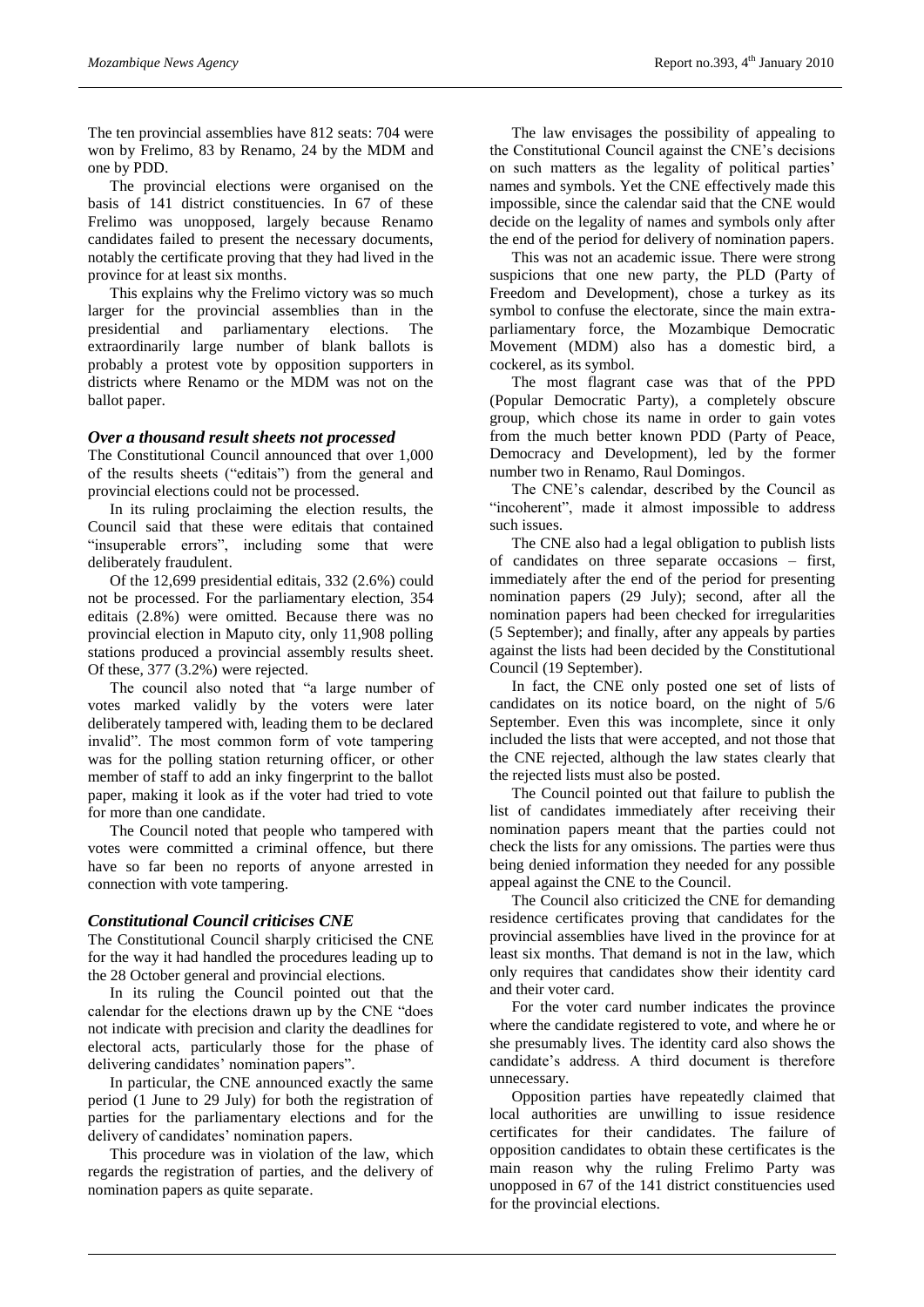## **Investiture set for 14 January**

The Constitutional Council has set 14 January as the date for Armando Guebuza to be sworn in for his second term of office as President of the Republic. He will take office two days after the 250 deputies of the Assembly of the Republic, are sworn in. As for the ten provincial assemblies, their 812 members will take office on 5 January.

Once Guebuza has been sworn in, he will be able to announce his new government. Under the Mozambican constitution, the President has a free hand to appoint ministers, deputy ministers and provincial governors.

The entire apparatus for the next five years of governance – parliament, assemblies and government – should thus be in place by the end of January.

At the first sitting of the new Assembly, the deputies take the oath of office, and elect the new chairperson (speaker) of parliament. Since the first multi-party assembly was sworn into office in 1994, there has only been one parliamentary chairperson, Eduardo Mulembue. It is not yet known whether the ruling Frelimo Party will propose him for a fourth term of office.

The main opposition party, Renamo, has declared that its 51 deputies will not take their seats in the new Assembly. If Renamo keeps this promise, the eight deputies elected from the Mozambique Democratic Movement (MDM) will be the only opposition in the Assembly. The other 191 seats are all held by Frelimo, following its landslide victory with almost 75 % of the votes cast in the general election.

Renamo has less than a fortnight to change its mind. If it goes ahead with the boycott, the financial consequences will be severe. Deputies do not receive their parliamentary wages until they have taken the oath of office. If they do not do so within 30 days of the first sitting, they will lose their seats.

Those seats are then taken by the next names on the Renamo lists for the parliamentary elections. They too have thirty days to take office – and the procedure is repeated until there are no more names on the lists.

Furthermore, if Renamo is not in the Assembly, it will not receive the state subsidy granted to parties that have parliamentary representation. Traditionally, Renamo has been heavily dependent on that subsidy.

Immediately after the last elections, in December 2004, Renamo also threatened not to take its seats. However, it changed its mind, and in the event all the Renamo deputies took the oath of office.

\_\_\_\_\_\_\_\_\_\_\_\_\_\_\_\_\_\_\_\_\_\_\_\_\_\_\_\_\_\_\_\_\_\_\_\_\_\_\_\_\_\_\_\_

For an in depth analysis of events, read **MozambiqueFile**. Subscription rates are individuals \$40 institutions US\$50. Send International Money Order to AIM, CP 896, Maputo, Mozambique.

## **Transport terminal inaugurated**

One of the largest and filthiest of Maputo's informal markets has disappeared, giving way to the largest passenger transport terminal in the country, inaugurated on 23 December by the city's mayor, David Simango.

For years, the Praca dos Combatentes Mocambicanos (Square of the Mozambican Combatants), commonly known as "Xikheleni", has been overrun by informal vendors. Even the monument at the heart of the Square had been occupied by people illegally selling fuel, and was sometimes used as a urinal.

Roads and pavements were full of people selling all manner of goods under conditions of utter squalor and disregard for hygiene. For motorists, driving through this area was a slow and hazardous task.

But in May the City Council, despite resistance from the vendors, began to remodel the Square and the surrounding area, in a municipal investment totalling \$4 million. The roads and pavements were rebuilt, complete with two roundabouts, drainage ditches were installed, and an urban and inter-city transport terminal was built.

Speaking during the inauguration ceremony, Simango said that when he had visited Xikheleni on rainy days in November 2008 "I saw that people were in great misery. They were selling goods with their feet in the mud or in filthy water, and I said I had to do something to solve this situation".

The work is not complete. The passenger terminal has not yet been electrified, and the promised public toilets have yet to be built. Nonetheless the terminal is operational, much to the delight of bus drivers and passengers, and the finishing touches are promised for January.

The work took six rather than four months, because of the massive presence of the petty traders who were refusing to move. Last week, the City Council had to use armed police and police dogs to expel the vendors who were making it impossible to paint the new road markings.

Simango insisted that chaos will not return to Xikheleni. "We are going to be very tough" he promised. "We shall allow both formal and informal trade, but not in the road and not on the pavements. We shall deal with the people who occupy these".

He said that the Council is working to expand the real Xikheleni market, which will mean negotiating with people living in nearby shacks so that they can be resettled elsewhere in the city.

The City Council has long pointed out that is no good reason for petty vendors to sell in the street, since there are thousands of unoccupied stalls in the municipal markets. The unacknowledged problem here is that traders who use real markets have to pay municipal taxes, while those who sell in the streets are evading taxes.